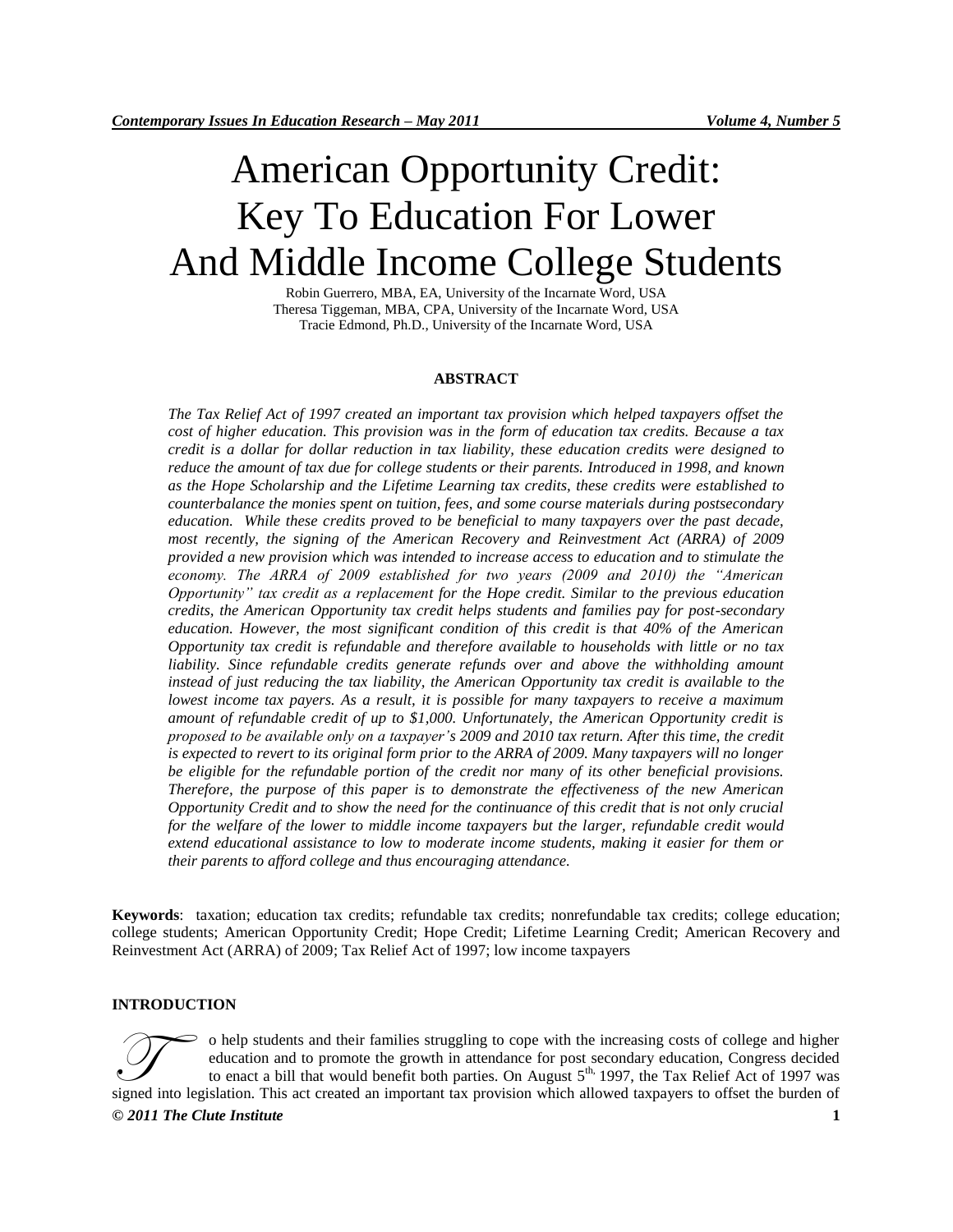higher education cost. This provision was in the form of two education tax credits designed to reduce the amount of tax due for college students or their parents (IRC Sec. 25A). Introduced in 1998, these education tax credits were known as the Hope Scholarship (IRC Sec. 25A (a)(1)) and Lifetime Learning (IRC Sec. 25A(a)(2)) tax credits. These credits were established to counterbalance the amount of money spent on tuition, fees, and course materials during postsecondary education.

When President Clinton signed the legislation into law, he and many others believed the two tax credits would increase college access and make college more affordable for many Americans. Indeed, the Congressional Budget Office estimated that in their first five years of existence, the Hope and Lifetime Learning benefits would provide nearly \$40 billion in new funding for college students and their families (National Association of Student Financial Aid Administrators, n.d.).

#### **THE HOPE SCHOLARSHIP & LIFETIME LEARNING CREDITS**

According to the Internal Revenue Service, (IRS), generally, a taxpayer can claim the Hope or Lifetime Learning Credit if they paid qualified tuition and related expenses to an eligible education institution of higher education for an eligible student who is either the taxpayer, the taxpayer's spouse, or a dependent whom the taxpayer can claim an exemption on his or her tax return. (IRS Publication 970, 2009).

According to Section 25A(b) of the Internal Revenue Code, prior to tax year 2009, to be eligible for the Hope credit, the student must be enrolled in a program that leads to a degree, certificate or other recognized educational credential, taking at least one-half of the normal full-time workload for his or her course of study for at least one academic period beginning during the calendar year, and has not completed the first two years of postsecondary education. In addition, the related expenses associated with the Hope credit included fees paid for course-related books, supplies, equipment, and student activities. Most importantly, related expenses are considered a qualifying expense only if the fees must be paid to the institution as a condition of enrollment or attendance.

When a taxpayer or his or her dependent is no longer eligible for a Hope Credit, the taxpayer may be able to claim a Lifetime Learning credit instead. The Lifetime Learning credit, from Section 25A(c) of the Internal Revenue Code, is based on the total qualified education expenses paid by the taxpayer and not on the number of eligible students. Educational expenses are qualified for the Lifetime Learning credit for courses taken as part of a postsecondary degree program, or courses that are not part of a postsecondary degree program, but are taken to improve or acquire job skills. However, unlike the Hope credit, the Lifetime Learning credit differs in that it is allowed for one or more courses, non-degree courses taken to improve job skills are eligible, expenses related to noncredit courses are allowed and there is no limit to number of years credit can be claimed.

#### **THE AMERICAN OPPORTUNITY CREDIT**

While these credits proved to be beneficial to many taxpayers over the past decade, the National Association for Student Financial Aid Administrators (n.d.) states the credits did not increase attendance in college because "unlike the traditional student aid programs, the primary beneficiaries of the Hope and Lifetime Learning tax credits are middle-income students" and not low income students. However, most recently, the signing of the American Recovery and Reinvestment Act (ARRA) of 2009 provided a new provision which targets low and middle income taxpayers and was intended to stimulate the economy. The ARRA of 2009 created the "American Opportunity" tax credit (IRC Sec.  $25A(i)$ ) as a replacement for the Hope credit. Similar to the previous education credits, the American Opportunity tax credit helps students and families pay for post-secondary education.

Jackson (2010) notes that the "use of temporary tax laws to counter an overheated or sluggish economy will continue as long as federal tax policy plays a central role in combating cyclical swings." The economy will benefit as both lower and middle income taxpayers will realize additional cash from the American Opportunity credit. The new education credit, temporary for tax years 2009 and 2010, modifies the existing Hope Credit making the credit available to a broader range of taxpayers, including many with higher incomes (IRS 2010). The new credit also adds required course materials not paid directly to the institution to the list of qualifying expenses and allows the credit to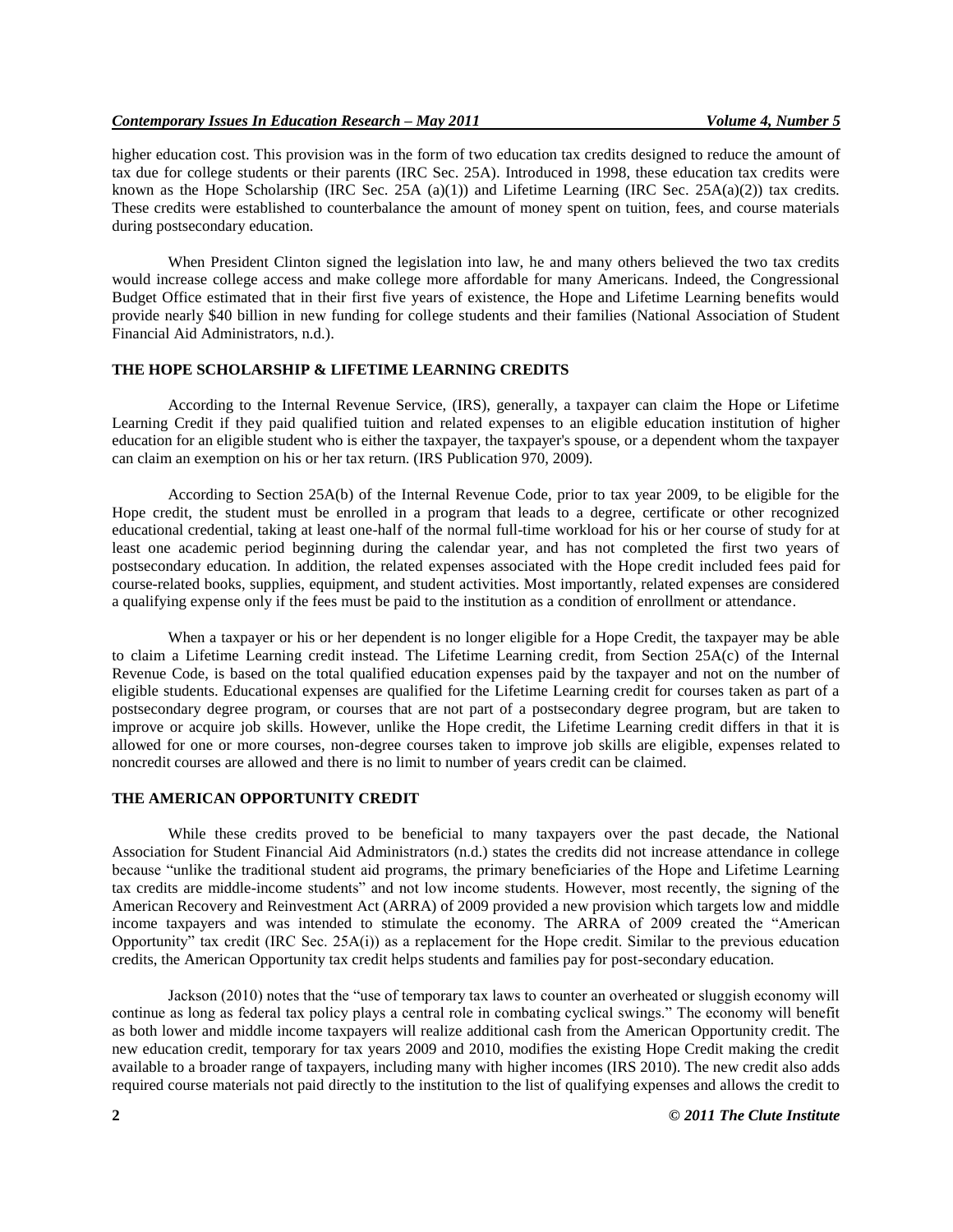be claimed for four post-secondary education years instead of two. Many of those eligible will qualify for the maximum annual credit of \$2,500 per student (IRS, Pub 970, 2009).

However, the most significant condition of the American Opportunity credit is that those who owe no tax are now eligible for the credit (IRS 2010). Under the new provisions, 40% of the American Opportunity tax credit may refundable and therefore available to households with little or no tax liability (IRS 2010). As a result, it is possible for many taxpayers eligible for the American Opportunity to receive a maximum amount of refundable credit of up to \$1,000.

#### **COLLEGE AND UNIVERSITY PERSPECTIVE**

While the U.S. is in the midst of its worst recession in recent history, colleges and universities are experiencing budget cuts and other funding declines. A State Higher Education Executive Officers (2010) report states that, in 2009, support for higher education decreased by \$2.8 billion. Fortunately, federal education stimulus dollars of \$2.4 billion compensated for this decrease. However, the report notes the "the enrollment boom hit a record high of 10.8 million students at public institutions." According to the report, this is an increase of 3.4 percent between 2008 and 2009 and the student's share of the tuition increased by 2.6 percent in the last five years. Essentially, more students are attending higher education institutions and are paying a larger percentage of the tuition cost. Garrison and Cummings (2010) point out that, in light of the current recession, a terminated worker "may need additional education or retraining to re-enter the job market" which puts even more pressure on our colleges and universities. Rosenberg and Schuldenfrei (2010) state the American Recovery and Reinvestment Act was designed to help the economy, and promote job growth and education. These authors relate that the American Opportunity credit is intended to "help defray the soaring costs of higher education." Additionally, Rosenberg and Schuldenfrei feel that there is "hope that Congress will make these changes permanent." The authors of this paper echo this sentiment.

#### **PURPOSE OF STUDY**

The passing in law of the American Recovery and Reinvestment Act of 2009 has provided many new opportunities for the enhancement of the Hope or the American Opportunity education tax credit. Unfortunately, the American Opportunity credit is proposed to be available only a taxpayer's 2009 and 2010 tax return. After this time, the credit is expected to revert to its original form prior to the ARRA of 2009. As a result, many taxpayers will no longer be eligible for the refundable portion of the credit nor many of its other beneficial provisions. According to the Tax Policy Center of the Urban Institute and the Brooking Institution (2010), the president proposes to make the credit permanent and index it for inflation both the maximum expenditures eligible for the credit and the income thresholds which the credit phases out. Therefore, the purpose of this paper is to demonstrate the effectiveness of the new American Opportunity Credit and to show the need for the continuance of this credit.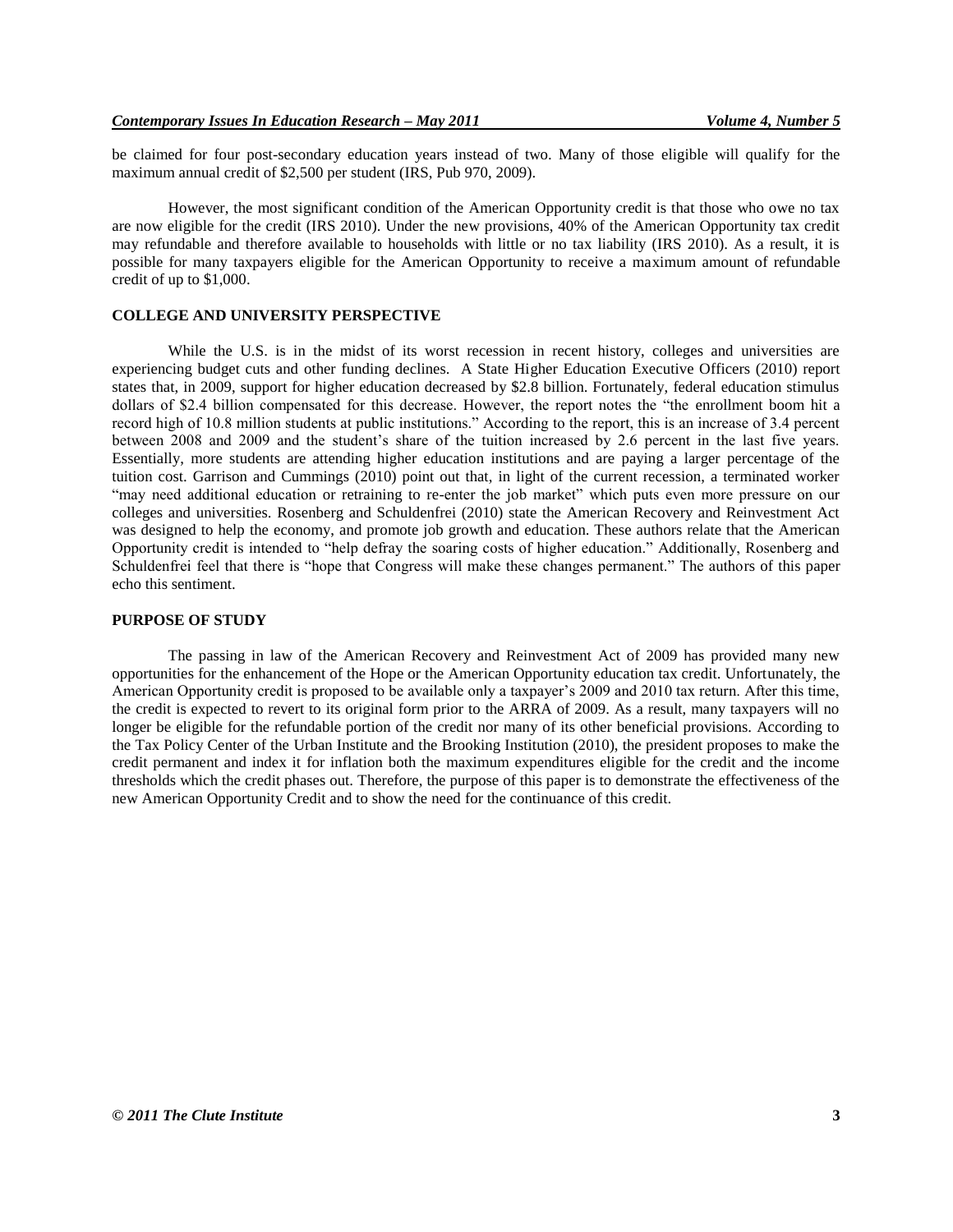The following chart is provided as a reference and compares and contracts the various tax benefits for higher education.

| Highlights of Education Tax Benefits for Tax Year 2009<br>This chart highlights some differences among the benefits discussed in this publication. See the text for definitions and<br>details. Do not rely on this chart alone.<br>Caution: You generally cannot claim more than one benefit for the same education expense. |                                                                                                                                |                                                                                                                                                                                                                                                     |                                                                                                                                                                                                                                                                                                                       |                                                                                                                                               |                                                                                                               |                                                                                                                                               |
|-------------------------------------------------------------------------------------------------------------------------------------------------------------------------------------------------------------------------------------------------------------------------------------------------------------------------------|--------------------------------------------------------------------------------------------------------------------------------|-----------------------------------------------------------------------------------------------------------------------------------------------------------------------------------------------------------------------------------------------------|-----------------------------------------------------------------------------------------------------------------------------------------------------------------------------------------------------------------------------------------------------------------------------------------------------------------------|-----------------------------------------------------------------------------------------------------------------------------------------------|---------------------------------------------------------------------------------------------------------------|-----------------------------------------------------------------------------------------------------------------------------------------------|
|                                                                                                                                                                                                                                                                                                                               | Scholarships,<br>Fellowships,<br>Grants, and<br>Tuition<br><b>Reductions</b>                                                   | American<br>Opportunity<br>Credit                                                                                                                                                                                                                   | <b>Hope Credit</b>                                                                                                                                                                                                                                                                                                    | Lifetime<br><b>Learning Credit</b>                                                                                                            | <b>Student Loan</b><br><b>Interest</b><br><b>Deduction</b>                                                    | <b>Tuition and Fees</b><br>Deduction                                                                                                          |
| What is your<br>benefit?                                                                                                                                                                                                                                                                                                      | Amounts received<br>may not be<br>taxable                                                                                      | 40% of credit may<br>be refundable<br>(limited to \$1,000)                                                                                                                                                                                          | Credits can reduce amount of tax you<br>must pay                                                                                                                                                                                                                                                                      |                                                                                                                                               | Can deduct<br>interest paid                                                                                   | Can deduct<br>expenses                                                                                                                        |
| What is the<br>annual limit?                                                                                                                                                                                                                                                                                                  | None                                                                                                                           | \$2,500                                                                                                                                                                                                                                             | \$1,800 credit<br>(\$3,600 if a<br>student in a<br>Midwestern<br>disaster area) per<br>student                                                                                                                                                                                                                        | \$2,000 credit<br>(\$4,000 if a<br>student in a<br>Midwestern<br>disaster area) per<br>tax return                                             | \$2,500 deduction                                                                                             | \$4,000 deduction                                                                                                                             |
| What expenses<br>qualify besides<br>tuition and<br>required<br>enrollment fees?                                                                                                                                                                                                                                               | Course-related<br>expenses such as<br>fees, books,<br>supplies, and<br>equipment                                               | Course-related<br>books, supplies,<br>and equipment                                                                                                                                                                                                 | None (but<br>seeStudents in<br>Midwestern<br>disaster areas<br>under Qualified<br>Education<br>Expenses in<br>chapter 3 for an<br>exception)                                                                                                                                                                          | None (but see<br>Students in<br>Midwestern<br>disaster areas<br>under Qualified<br>Education<br>Expenses in<br>chapter 4 for an<br>exception) | <b>Rooks</b><br><b>Supplies</b><br>Equipment<br>Room & board<br>Transportation<br>Other necessary<br>expenses | None (but see<br>Students in<br>Midwestern<br>disaster areas<br>under Qualified<br>Education<br>Expenses in<br>chapter 7 for an<br>exception) |
| <b>What education</b><br>qualifies?                                                                                                                                                                                                                                                                                           | Undergraduate &<br>graduate<br>$K-12$                                                                                          | 1st 4 years of<br>undergraduate<br>(postsecondary)                                                                                                                                                                                                  | 1st 2 years of<br>undergraduate<br>(postsecondary)                                                                                                                                                                                                                                                                    | Undergraduate &<br>graduate<br>Courses to<br>acquire or<br>improve job skills                                                                 | Undergraduate &<br>graduate                                                                                   | Undergraduate &<br>graduate                                                                                                                   |
| What are some<br>of the other<br>conditions that<br>apply?                                                                                                                                                                                                                                                                    | Must be in dearee<br>or vocational<br>program<br>Payment of tuition<br>and required fees<br>must be allowed<br>under the grant | Can be claimed<br>for only 4 tax<br>years (which<br>includes years<br>Hope credit<br>claimed)<br>Must be enrolled<br>at least half-time<br>in degree<br>program<br>No felony drug<br>conviction(s)<br>Cannot claim<br>Hope credit on<br>same return | Can be claimed<br>for only 2 tax<br>vears<br>Must be enrolled<br>at least half-time<br>in degree<br>program<br>Must claim the<br>credit for at least<br>one eligible<br>Midwestern<br>disaster area<br>student<br>No felony drug<br>conviction(s)<br>Cannot claim<br>American<br>opportunity credit<br>on same return | No other<br>conditions                                                                                                                        | Must have been<br>at least half-time<br>student in degree<br>program                                          | Cannot claim both<br>deduction &<br>education credit<br>for same student<br>in same year                                                      |
| In what income<br>range do<br>benefits<br>phase out?                                                                                                                                                                                                                                                                          | No phaseout                                                                                                                    | \$80,000 -<br>\$90,000<br>\$160,000 -<br>\$180,000 for joint<br>returns                                                                                                                                                                             | \$50,000 - \$60,000<br>\$100,000 - \$120,000 for joint returns                                                                                                                                                                                                                                                        |                                                                                                                                               | $$60,000 -$<br>\$75,000<br>$$120,000 -$<br>\$150,000 for<br>joint returns                                     | $$65,000-$<br>\$80,000<br>\$130,000 -<br>\$160,000 for<br>ioint returns                                                                       |

Source: Internal Revenue Service 2009 Publication 970, Tax Benefits for Higher Education

# **PARTICIPANTS**

In building a sample for this study, it was determined to target a particular group of taxpayers with a set of criteria. The first requirement was locating taxpayers who were college students or had qualified dependents that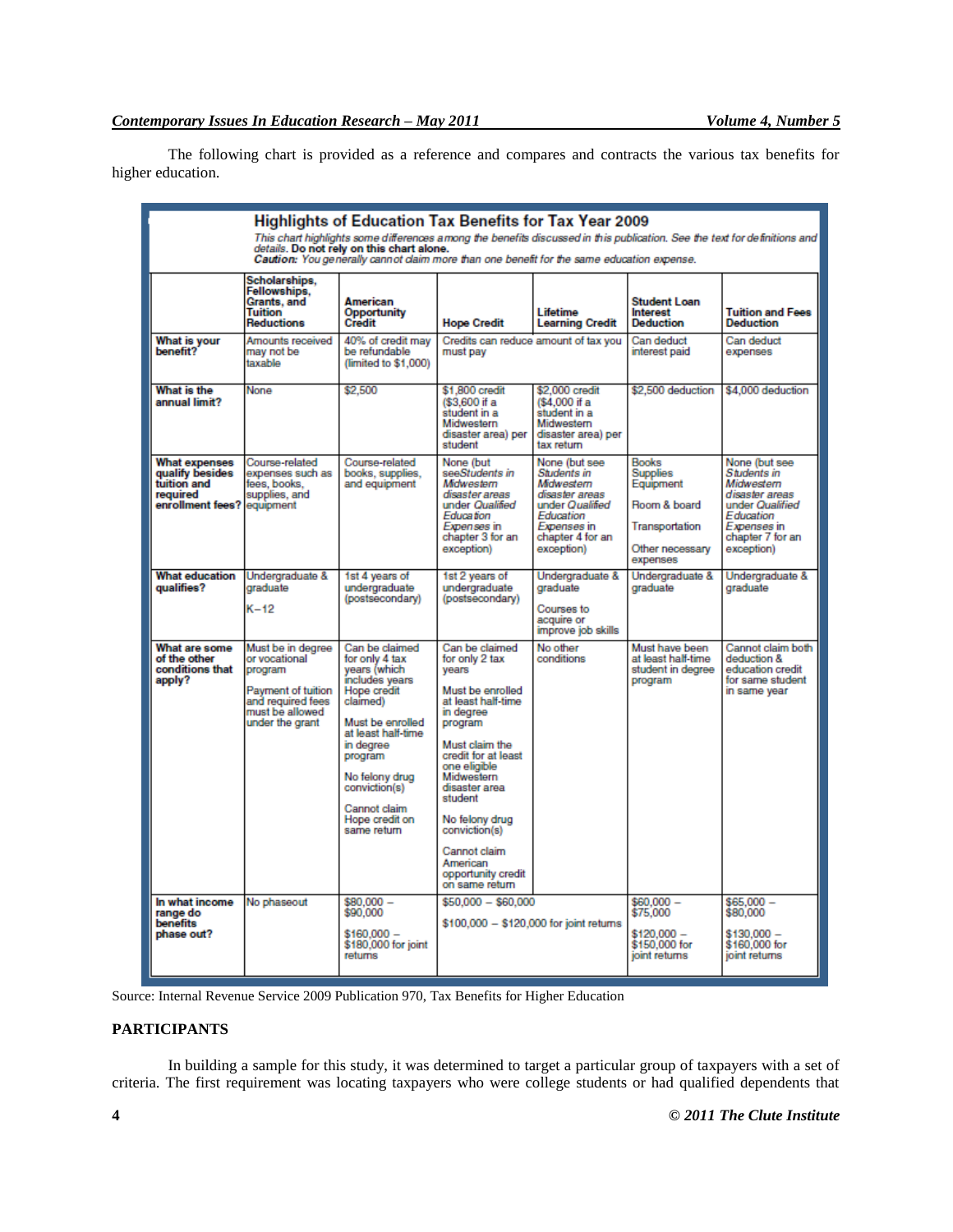were enrolled in a college or university during the 2009 tax year. The second requirement was locating taxpayers who were eligible for the American Opportunity credit. These criteria were necessary to ensure that the taxpayer could potentially benefit from this tax credit. Based on the selection criteria, 33 taxpayers satisfied the requirements to participate in this study.

## **LIMITATIONS OF THE STUDY**

Unfortunately, as with any research, there are certain limitations of this study. In this particular case, the first limitation of the study was the sample size of only 33 taxpayers. The sample size was limited because of the criteria chosen to be used to conduct this research. Therefore, the sample size may not be representative of the entire population. Finding qualifying individuals resulted in a small sample pull. Secondly, because of the uniqueness of this topic, prior research does not exist to compare this study to. As a result, all of the tests conducted, were original in format. Lastly, this study is limited to individuals that were previously existing clients of the researcher. The ability for a random sample was not available due to time constraints and availability.

#### **COLLECTION AND EXAMINATION OF DATA**

In order to conduct this research, the tax returns of each participant for the previous tax year (2009) were examined. From this information, data taken from these returns included the taxpayers' Adjusted Gross Income (AGI), the amounts of their tax liabilities, the amounts of their education credits, and the amounts of their American Opportunity Refundable Credits. The amount of the taxpayer's refund was not taken into consideration for this study because of varying differences in federal withholdings, other refundable credits and estimated tax payments among taxpayers. The results portrayed here in this study are taken from the actual returns of taxpayers who have demonstrated some benefits from the new American Opportunity Credit

## **FINDINGS**

For many taxpayers eligible for the Hope education credit, the new rules associated with the American Opportunity Credit has demonstrated many true benefits. Realize that the American Opportunity tax credit can generate two credits: the nonrefundable potion which is used to offset tax liability and the refundable potion which acts as an additional refund amount. This amount is refunded after the tax liability is satisfied. Therefore, this credit is most valuable for very low income taxpayers who may have little or no tax liability. In this study, for most of the taxpayers eligible for the refundable portion of the credit, the average refunded amount was \$747. This amount is lower than the maximum credit amount of \$1,000 since many taxpayers had qualifying expenses less than the \$4000 allowable expenditures for the tax year. In other instances, the education credit was used to offset higher tax liabilities, thus reducing or eliminating any refundable amounts.

One area of the American Opportunity credit which has assisted many taxpayers in 2009 was the provision for the qualifying expenses. In prior years, the related expenses associated with the Hope credit included fees paid for course-related books, supplies, equipment, and student activities were considered qualifying expenses only if the fees must be paid to the institution as a condition of enrollment or attendance. Under the new American Opportunity Credit, required course materials need not be paid to the institution in order to qualify (IRC Sec.  $25A((f)(1)(A))$ . This provision is especially significant for many students attending college part time or are attending junior colleges. While for most full time students the cost of tuition alone for one semester of college exceeds the \$4,000 limitation per student for the qualifying expenses, for those attending college part-time, the full amount of the qualified expenses may not be attained. Now, with this new credit, student expenses not paid to the universities can now be added to the qualified expenses.

For example, in one instance a taxpayer taking one or two courses at a community college per semester may have qualifying costs paid to the college of \$2833 per year. Ordinarily, this would have resulted in a total tax credit of \$2208 (\$1,325 for nonrefundable tax credit). However under the American Opportunity Credit, expenses for books, supplies, and equipment needed for a course of study are included in qualified education expenses whether or not the materials are purchased from the educational institution. In this instance the costs of books and other course related materials totaled another \$740 for the year. As a result, because of the new credit the amount of

#### *© 2011 The Clute Institute* **5**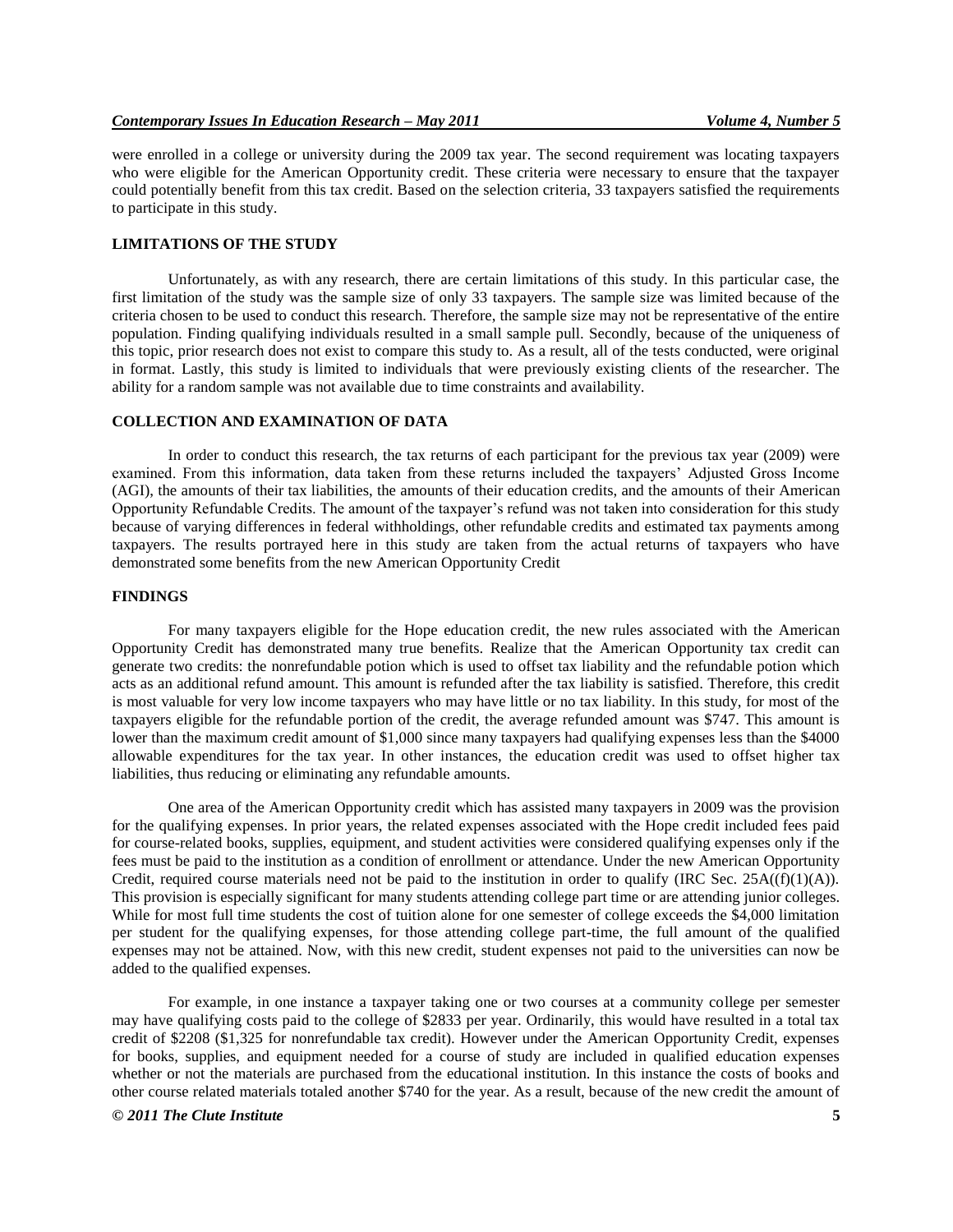the qualified expense is now \$3573. Therefore the taxpayer is now eligible for education credit of \$2,393 (\$1436 for the non refundable credit and \$957 for the refundable tax portion of the credit).

Another important provision which has also been advantageous for taxpayers is the change in eligibility for the Hope Credit. Under Section 25A(i)2 of the new law, the credit can be claimed for four post-secondary education years instead of two. In the study conducted, several instances of benefit occurred.

In many instances, individuals were in their third year of post-secondary education during 2009. Under the old rules of education credit (Sec.  $25A(b)(2)(a)$ ), these individuals would have no longer been eligible for the Hope Credit and would have had to have claimed the Lifetime Learning credit. If this had occurred, these individuals would have only been eligible for a credit worth 20% of their qualified expenses up to \$2000. In addition, the credit would have been non-refundable. Instead, under the rules of the new American Opportunity credit, these individuals are still eligible to claim the benefits of the former Hope Credit. This means that these individuals are still eligible for 100% of the first \$2,000 of qualified expenses plus 25% of their next \$2,000 of qualified expense or an education credit of up to \$2,500. In addition, this individual is now eligible for the refundable portion of the credit up to \$1,000 or (40% of the credit).

In another instance, during tax year 2009, an individual was in her fourth year of post-secondary education. In 2006 and 2007, this individual was eligible for the Hope Credit. In 2008, since this individual was in her third year of post-secondary education, she was no longer eligible for the Hope credit and was forced to claim a Lifetime Learning credit. In 2009, however, because of the new provisions American Opportunity Credit and the expansion for eligibility, this individual was once again able to claim the Hope credit on her return since she was in her fourth year of post-secondary education.

The most significant benefit from the new American Opportunity credit is the provision which makes a portion of this credit (up to 40%) refundable. As previously mentioned, many low income taxpayers either in college or with dependents in college are now benefiting from this new refundable credit. Previously, many of these individuals would have not been eligible for any form of the credit because they did not have a tax liability. In other situations, low income taxpayers may have had a small tax liability that was fully paid off by part of their eligible credit. When this occurred, usually the remaining portion of the unused credit was lost. As a result of the new rules to the credit, these individuals are now eligible for the refundable portion of the credit.

In one instance a taxpayer, with two daughters in college, had an adjusted gross income of \$32,000 and no tax liability. Ordinarily, this individual would have not benefited from any education credit. The \$4,577 of qualified expenses for the two daughters would have not been used. However under the new provisions of the credit, the taxpayer was able to receive a refundable credit of \$1,831 (40% of the qualified expenses). As a result, the taxpayer was able to take this refunded amount and invest it into the tuition expenses for the daughters.

In another instance, a taxpayer had a son in his second year of college and an adjusted gross income of \$37,400. The qualified expenses for the year were \$9,600 (allowable qualified expenses limited to \$4,000 per student per year). After all adjustments and deductions, the taxpayer had a tax liability of \$673. Under the old provisions, the taxpayer would have been eligible for a tax credit of up to \$2,500. However, since her tax liability was only \$673 the amount of allowable Hope credit would have been limited to the \$673. Fortunately, under the new provisions of the law, the taxpayer was able to use \$673 of the credit to offset her tax liability and still was able to receive 40% of the allowable expenses or \$1,000 in a refundable credit. Once again this money was used to pay university costs.

#### **DISCUSSION AND CONCLUSION**

Since its inception, the creation of the education tax credits has benefited millions of taxpayers. According to IRS, more than 7.7 million taxpayers filed for an education credit on their 2008 tax returns accounting for nonrefundable tax credits of over \$7.6 million (IRS 2008). While a large portion of these credits may be attributed to the Lifetime Learning credit, many others still benefited from the rules of the Hope Scholarship Credit.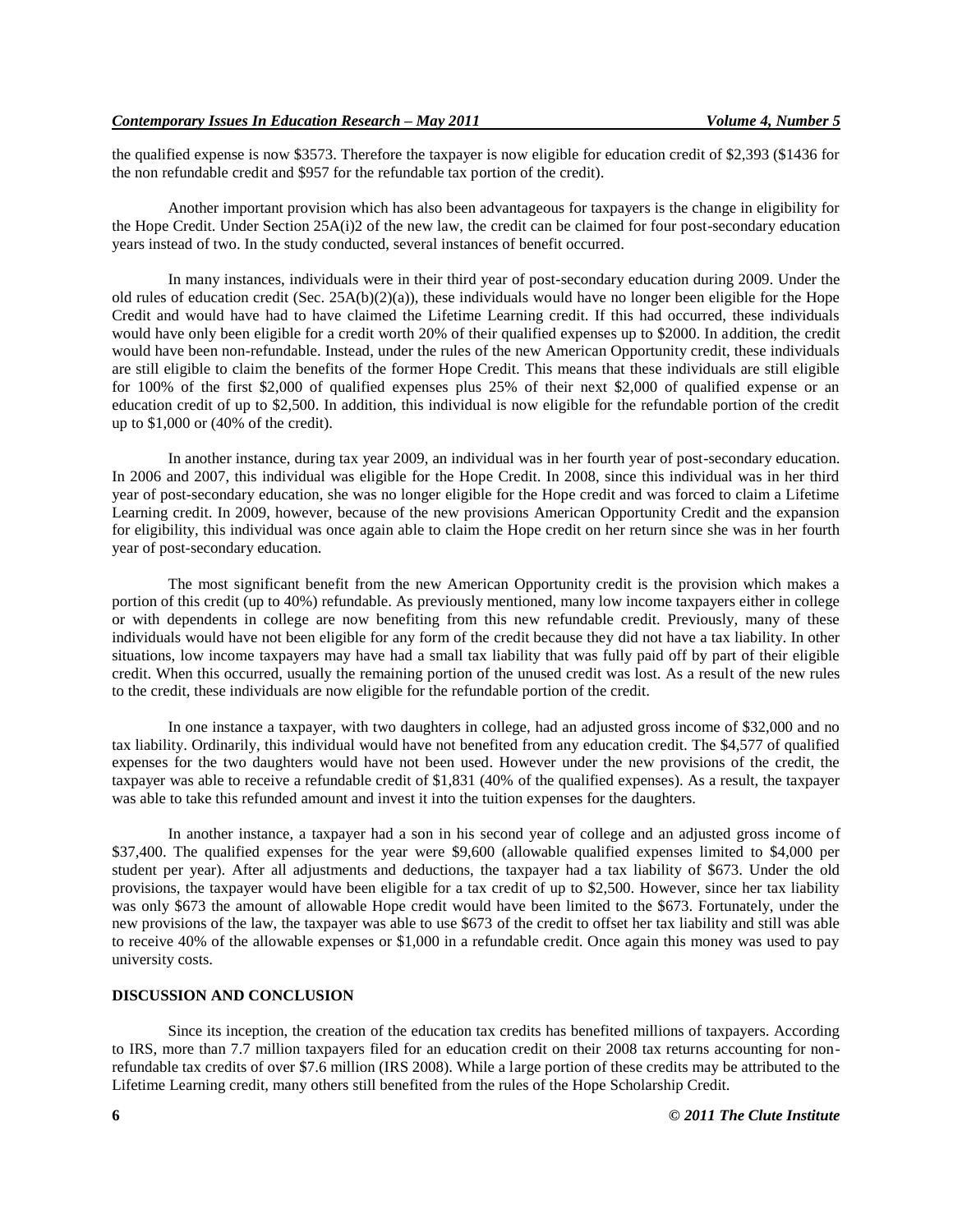## *Contemporary Issues In Education Research – May 2011 Volume 4, Number 5*

For 2009's tax returns, because of the passing of the ARRA which restructured the Hope Credit into the American Opportunity Credit, as demonstrated in this study, many taxpayers have seen additional benefits from the new legislation because of these enhancements. The new American Opportunity Credit has not only made more individuals eligible for the credit, but has also allowed those with lower incomes or no tax liabilities to benefit from the refundable portion of the credit.

Unfortunately, in creating the American Opportunity Credit, Congress has only allowed these special provisions for the two tax filing years of 2009 and 2010. While the cost of education continues to rise, the continuance of these special provisions to the Hope credit is uncertain. As a result, the need for the continuance of the American Opportunity credit is not only crucial for the welfare of the lower to middle income taxpayers but will also aid in stimulating the economy. In addition, the larger, refundable credit would extend educational assistance to low to moderate income students, thus making it easier for them or their parents to afford college and thus encouraging their attendance.

## **AUTHOR INFORMATION**

**Robin Guerrero** is an enrolled agent with a tax practice in San Antonio, Texas. Currently, he is a doctoral student and adjunct professor of taxation at the University of the Incarnate Word. For seventeen years, he has been a cocoordinator and technological expert for the university's Volunteers in Income Tax Program. Additionally, he designs and delivers tax training for the City of San Antonio's tax volunteers. He research interests include tax law, taxation training and education, and organizational leadership.

**Theresa Tiggeman** is a professor of accounting at the University of the Incarnate Word. Currently, her publications focus on current issues in taxation and collaborative learning in college classrooms. She has received awards for teaching and service to the community. She has been involved with the Volunteers in Income Tax Program for many years. She regularly speaks and writes on tax issues.

**Dr. Tracie Edmond** is an assistant professor of accounting at the University of the Incarnate Word in San Antonio, Texas. Her teaching philosophy focuses on service learning and collaborative learning utilizing actual fund raising activities to reinforce accounting theory and practice. To date, she and her students have raised over \$20,000 for local organizations. Her research interests include active learning, taxation and nonprofit. She is the co-coordinator for the university's Volunteers in Income Tax Program and the mother of three children.

# **REFERENCES**

- 1. *All returns: Sources of income, adjustments, deductions, credits, and tax items for 2008*. (2008). Retrieved September 8, 2010, from Internal Revenue Service website: http://www.irs.gov/pub/irs-soi/08in13ms.xls
- 2. *American opportunity credit* [IRS Publication 970]. (2010, January 1). Retrieved September 8, 2010, from Internal Revenue Service website: http://www.irs.gov/publications/p970/ch02.html#d0e1484
- 3. American Recovery and Reinvestment Act of 2009, 26 U.S.C. § 25A (RIA Checkpoint).
- 4. *College access and tax credits*. Retrieved September 21, 2010 from National Association of Student Financial and Aid Administrators website: http://www.nasfaa.org/Subhomes/ResearchHome/ College Access and Tax Credits .Pdf.
- 5. Garrison, L., & Cummings, R. (2010). Global impact of tax considerations for displaced workers. *The International Business & Economics Research Journal, 9*(9), 87-97. Retrieved September 22, 2010, from ABI/INFORM Global. (Document ID: 2127652501).
- 6. Fading stimulus saved colleges. (2010, September 22). *Inside higher education*. Retrieved September 22, 2010, from http://www.insidehighered.com/layout/set/print/news/2010/02/11/sheeo
- 7. Jackson, G. (2010). Lessons for tax planners. *The CPA Journal, 80*(8), 52-55. Retrieved September 22, 2010, from ABI/INFORM Global. (Document ID: 2133348831).Cooper, M. A. (n.d.).
- 8. Make permanent the American Opportunity tax credit. (n.d.). *Tax policy center 2010 budget tax* proposals. Retrieved September 8, 2010, from Urban Institute and Brookings Institute website: http://www.taxpolicycenter.org/taxtopics/Copy-of-Copy-of-2010\_budget\_AOTC.cfm

*© 2011 The Clute Institute* **7**